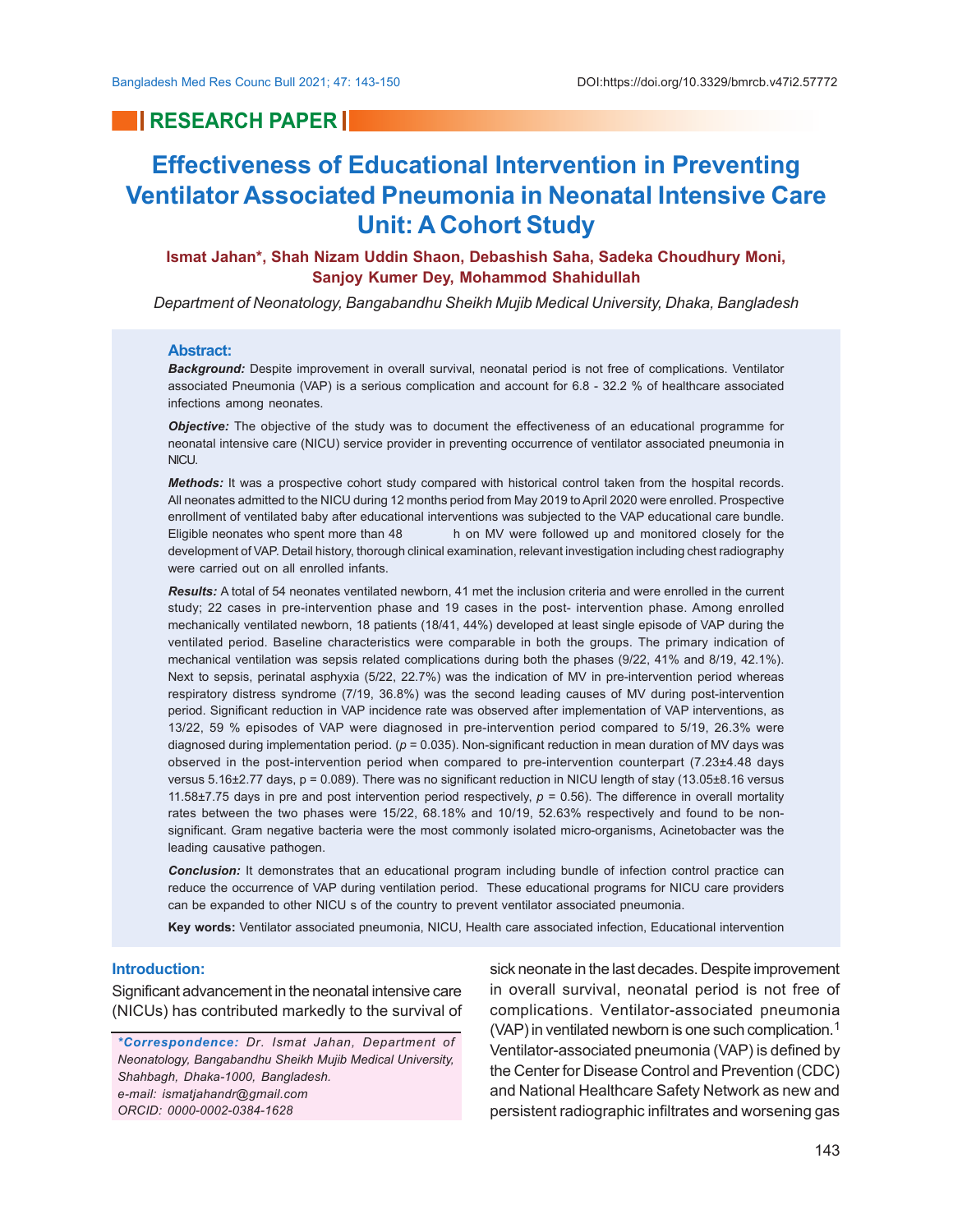Jahan I et al Prevention of ventilator associated pneumonia

exchange in infants who are ventilated for at least 48h and presence of 3 out of following criteria: temperature instability with no other recognized cause, leukopenia, change in the characteristic of respiratory secretions, respiratory distress and bradycardia or tachycardia.<sup>2</sup> VAP is a serious complication in neonates on mechanical ventilation and account for 6.8 - 32.2 % of healthcare associated infections among neonates.<sup>3,4</sup> Although the effect of VAP on health care costs is significant in developing world, there is paucity of study in comparison to developed part. $5,6$ 

The CDC has published guidelines for the prevention of VAP, which is mainly consisted of the 'bundle approach'. The 'bundle approach' is described as simultaneous application of several evidence-based preventive measures for better outcome of the ventilated neonates by reducing VAP.<sup>7,8</sup> Although the efficacy of one or more elements are based on only theoretical evidence or biologic plausibility but these VAP preventive strategies are being successfully and widely used in many NICU settings.<sup>9</sup>

Newborns are different in perspective of anatomy, physiology, underlying disease pathology. Moreover, neonates often require more invasive procedures compared with older children, prospective studies evaluating preventive strategies of VAP are mandatory for the demonstration of proven efficacy. <sup>10</sup> In Bangladesh, reported incidences of VAP ranges from 19-20.8% in two prospective studies conducted in NICU of the same study settings and Dhaka Shishu (Children) Hospital respectively. 11,12 Scarcity is expected substantiating the efficacy of VAP prevention strategies among these newborn care units. Therefore, the aim of the present study is to assess the effectiveness of evidence based preventive care bundles in reducing VAP in ventilated neonates in NICU of the tertiary care referral center.

### **Materials and Methods**

This prosepective cohort study with historic control comparative study was carried out in the NICU from May 2019 to April 2020 at Bangabandhu Sheikh Mujib Medical University. It is a tertiary referral 31 bedded NICU with single high frequency ventilator, 3 conventional mechanical ventilators and 5 CPAPs. All neonates admitted to the NICU and who required MV for 48 hours or more were included consequtively as intervention arm. Data of ventilated neonates admitted 6 months prior project inception from May 2019 to

October 2019 were collected from unit NNPD database. This historic cohort was designated as control arm. Neonates with a diagnosis of pneumonia at the time of enrollment, neonates with major congenital anomaly, who required MV for less than 48 hours or death within 48 hours were excluded from the study. Ethical approval was taken from the National Research Ethics Committee of the Bangladesh Medical Research Council.

Incidence rate of ventilator associated pneumonia and other relevant parameters of ventilated newborn were collected from hospital record prior to the project inception. Ventilator-associated pneumonia (VAP) is defined as pneumonia that occurs 48-72 hours or thereafter following endo-tracheal intubation, characterised by the presence of a new or progressive infiltrate in the chest radiogram, signs of systemic infection (fever, altered white blood cell count), changes in sputum characteristics, and detection of a causative agent .

CDC criteria for diagnosis of VAP are two or more serial chest radiographs with at least one of the followings: new or progressive and persistant infiltrateand consolidation, cavitation, pneumatocele in infants<1yrs. Clinical criteria includes worsening gas exchange (eg. O2 desaturations, increased oxygen requirements or increased ventilator demands) And at least three of the followings: (a) temperature instability with no other recognized cause (b) leucopenia (<4000WBC/mm<sup>3</sup>) or leucocytosis  $($ >15000WBC/ mm<sup>3</sup>) and left shift  $($ >10%bands)  $($ c $)$ new onset of purulent sputum or change in character of increased suctioning requirements (d) apnea, tachypnea, nasal flaring with retraction of chest wall or grunting (e) Wheezing, rales or rhonchi (f) cough (g) bradycardia (<100bpm) or tachycardia (>170bpm).

The project activity was started with the educational program for NICU health care provider. Educational program was continued for one month. All NICU health care provider including doctors, nurses and other health care professionals were taught on current practice of evidence based care for the prevention of VAP and how to apply the care to the newborn. This was accomplished by powerpoint presentations, video demonstration and practical session explaining how to diagnose and prevent VAP by evidence based care bundle. The VAP prevention strategies proposed to be applied in this study were: strict hand hygiene, minimizing ventilator days by daily assessments of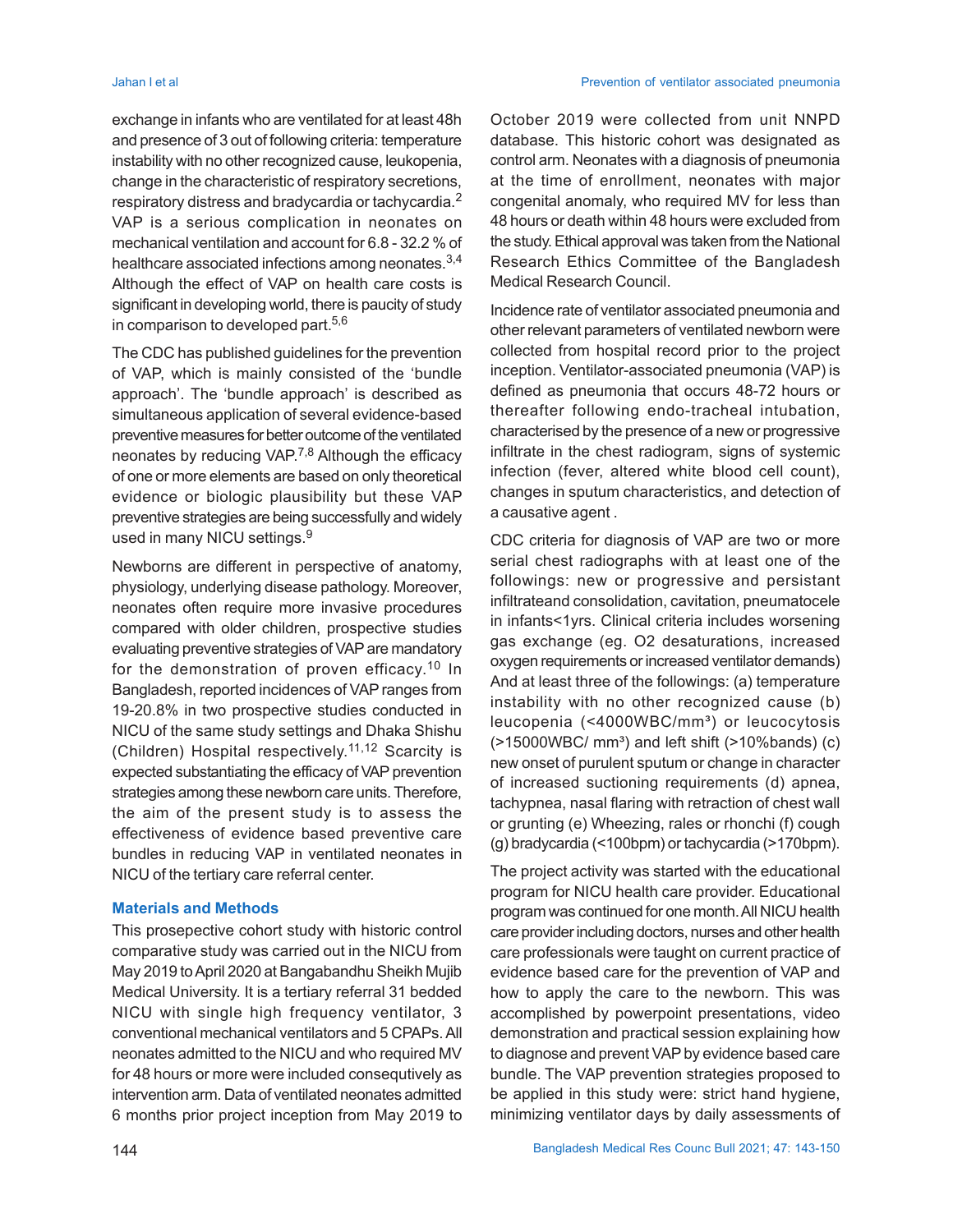readiness for weaning from MV, the use of noninvasive ventilation, elevation of the head of bed 15–30°, minimizing re-intubations, residual gastric volume monitoring, oral care with normal saline, changing ventilator circuits if visibly soiled, and careful handling of water trapped in the expiratory limb of ventilator circuits. No ventilated newborn was enrolled during this one month intervention period. Adhernce to VAP preventive measures were ensured by regular observation by the consultants and individual patient VAP checklist filled up by the attending nurse and residents.

Ventilated newborn who required MV for 48 hours or more were recruited as study subjects during the implementation phase. VAP preventive care bundle of the educational program were applied to the entire enrolled neonate. Neonates were closely monitored, during the entire period of ventilation, for the appearance of any of the clinical or radiological criteria defined by CDC for VAP diagnosis. Ventilated infants who experienced a new onset of abnormal chest radiographs along with criteria for the clinical diagnosis was diagnosed as VAP. Endotracheal tube tip culture was sent for bacteriological confirmation in all the ventilated neonates.

Baseline characteristics of enrolled neonates were obtained from records including their demographic characteristics, gestational age (GA), birth weight, and diagnosis on admission. Complete physical examination was carried out in all enrolled neonates. Baseline chest radiography and repeat chest radiogram were performed for all ventilated neonates, and radiographies were repeated as required. Laboratory investigations including hemogram, sepsis workup, biochemicals, renal functions and arterial bold gas analysis were done as per unit protocol. Neonatal morbidities other than VAP were managed by the institutional protocol. All ventilated neonates received intravenous nutrition, perenteral nutrition and other medication as prescribes by the attending physician. Routine sedation was not being practiced in the study setting. Microbiological studies included blood cultures and endotracheal tube tip culture and in selective cases cultures of the water trapped in the ventilator circuits (VCs) and water from humidification chamber. Ventilated newborn was followed up until discharge or death. Data from both the control arm and study arm were compared.

*Data management:* Data were analysed using IBM SPSS software package version 20.0 (IBM Corp, Armonk, New York, USA). Comparisons between groups for categorical variables were performed using the ÷2-test. Student's t-test was used to compare two groups for normally distributed quantitative data. The significance of the obtained results was judged at the 5% level.

#### **Results**

A total of 54 neonates were ventilated during 12 months period from May 2019 to April 2020. Among 30 ventilated newborn during pre-intervention period 8 newborn were excluded (3 neonate expired with 48 hours of mechanical ventilation and 5 newborn required mechanical ventilation for less than 48 hours). Five babies out of 24 were excluded during the intervention period as 2 died within 48 hours of mechanical ventilation and 3 excluded as they required mechanical ventilator for less than 48 hours. Thus among 41 enrolled mechanically ventilated newborn, 18 patients (18/41, 44%) developed at least single episode of VAP during the ventilated period. The two groups were comparable in term of gender distribution, birth weight distribution, mode of delivery, place of delivery and requirement of bag mask ventilation (table I).

The primary indication of mechanical ventilation was sepsis related complications during both the phases (9/22, 41% and 8/19, 42.1%). Next to sepsis, perinatal asphyxia (5/22, 22.72%) was the leading cause of MV in pre-intervention period whereas respiratory distress syndrome (7/19, 36.8%) was the second leading causes of MV during post-intervention period. Other indications of putting the newborns' in mechanical ventilator were pneumonia, apnea, postsurgical complications, meconium aspiration syndrome, transient tachypnea of newborn and birth defects causing respiratory failure (table II).

Significant reduction in VAP incidence rate was observed after implementation of VAP interventions, as 13/22, 59% episodes of VAP were diagnosed in pre-intervention period compared to 5/19, 26.3% were diagnosed during implementation period. (p 0.035). Non-significant reduction in mean duration of MV days was observed in the post-intervention period when compared to pre-intervention counterpart (7.23±4.48 days in phase I versus 5.16±2.77 days in phase-II, *p* = 0.089). There was no significant reduction in NICU length of stay (13.05±8.16 versus 11.58±7.75 days in pre and post intervention period respectively, *p* = 0.56).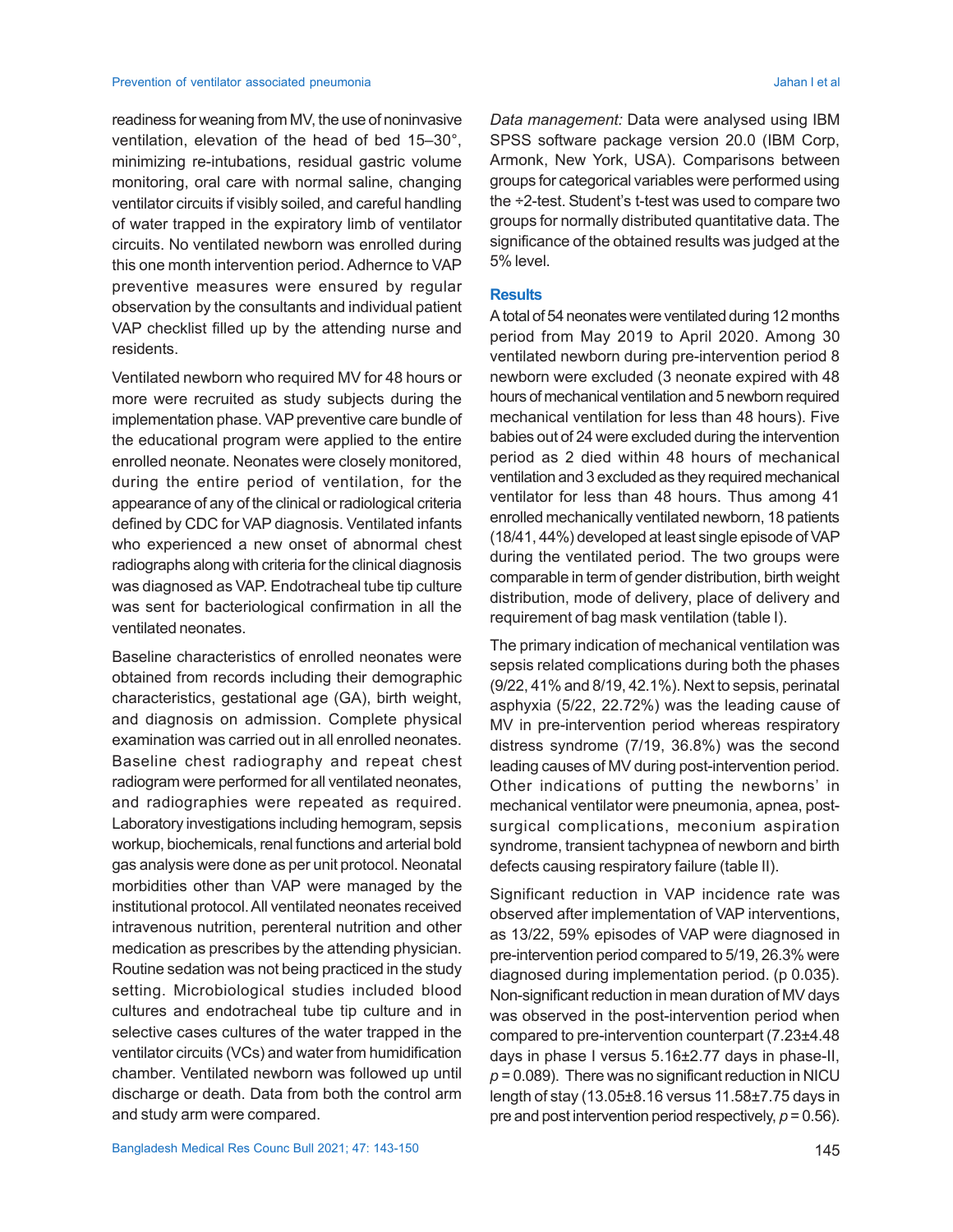| Characteristics                 | Before intervention | After intervention | $p$ value |
|---------------------------------|---------------------|--------------------|-----------|
|                                 | $(n=22)$            | $(n=19)$           |           |
|                                 | No. (%)             | No. (%)            |           |
| Gestational age category (%)    |                     |                    |           |
| $\geq$ 37 wks                   | 2(9%)               | $3(15.8\%)$        | 0.42      |
| 32-36 wk                        | 10 (45.5%)          | 5(26.2%)           |           |
| $<$ 32 wks                      | 10 (45.5%)          | 11 (58%)           |           |
| Gestational age (weeks) mean±sd | 32.14±3.32          | 32.05±3.64         | 0.08      |
| Birth weight category (%)       | 2(9%)               | $3(15.8\%)$        |           |
| $\geq$ 2500 g                   | 6(27%)              | $3(15.8\%)$        | 0.844     |
| 1500-2499 g                     | 14 (64%)            | 13 (68.4%)         |           |
| < 1500 g                        |                     |                    |           |
| Birth weight (gram) mean±sd     | 1475±543            | 1637±1084          | 0.54      |
| Gender (%)                      |                     |                    |           |
| Male $(\%)$                     | 12(54.5%)           | 9(47.3%)           |           |
| Female (%)                      | 10(45.5%)           | 10 (52.7%)         | 0.647     |
| Mode of delivery                |                     |                    |           |
| LSCS(%)                         | 12(54.5%)           | 9(47.3%)           | 0.647     |
| NVD(%)                          | 10(45.5%)           | 10 (52.7%)         |           |
| Place of delivery               |                     |                    |           |
| Inborn $(\%)$                   | 14 (63.7%)          | 9(47.3%)           | 0.295     |
| Outborn (%)                     | $8(36.3\%)$         | 10(52.7%)          |           |
| Bag mask ventilation            |                     |                    |           |
| Yes $(\% )$                     | 6(27%)              | 5(26%)             | 0.87      |
| No(%)                           | 16 (73 %)           | 14 (74%)           |           |
| <b>IUGR</b>                     |                     |                    |           |
| Yes $(\%)$                      | 7(32%)              | 5(26%)             | 0.69      |
| No (%)                          | 15 (68%)            | 14 (73%)           |           |

|  | <b>Table I:</b> Baseline demographic and clinical characteristics of enrolled infant, ( $n = 41$ ) |
|--|----------------------------------------------------------------------------------------------------|
|--|----------------------------------------------------------------------------------------------------|

LSCS-Lower segment caesarian section, IUGR- Intrauterine growth restriction, NVD- Normal vaginal delivery

The difference in overall mortality rates between the two phases were 15/22, 68.18% and 10/19, 52.63% respectively and found to be non-significant p value 0.30 (table III).

| Indication                                | Before intervention | After intervention |
|-------------------------------------------|---------------------|--------------------|
|                                           | $(n=22)$            | $(n=19)$           |
|                                           | No. (%)             | No. (%)            |
| Sepsis                                    | 9(41%)              | 8(42%)             |
| Perinatal Asphyxia                        | 5(23%)              | $1(5.2\%)$         |
| RDS4 (18.2%)                              | 7(37%)              |                    |
| Pneumonia                                 | $1(4.5\%)$          | $1(5.2\%)$         |
| Apnea                                     | $1(4.5\%)$          | 0                  |
| TTN $1(4.5%)$                             | 0                   |                    |
| <b>MAS</b>                                | $1(4.5\%)$          | 0                  |
| Birth defect causing respiratory distress | 0                   | $2(10.5\%)$        |

**Table II:** Primary indication of mechanical ventilation among enrolled infants, (n = 41)

VAP- ventilator associated pneumonia, MV- Mechanical ventilation, NICU- Neonatal intensive care unit, RDS- Respiratory distress syndrome, TTN- Transient tachypnea of newborn, MAS- Meconium aspiration syndrome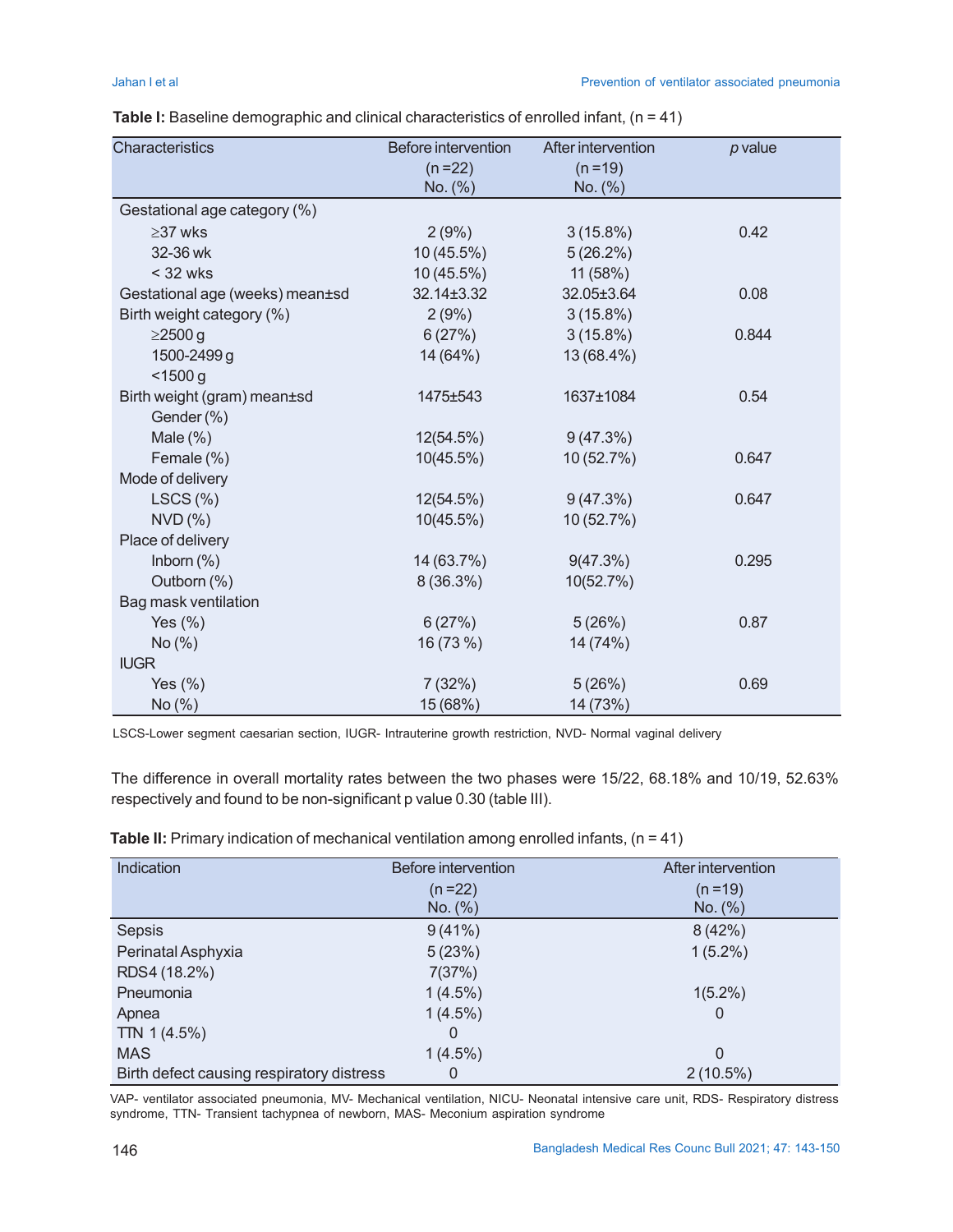#### Prevention of ventilator associated pneumonia **Access 1986** and 2009 and 2009 and 2009 and 2009 and 2009 and 2009 and 2009 and 2009 and 2009 and 2009 and 2009 and 2009 and 2009 and 2009 and 2009 and 2009 and 2009 and 2009

| <b>Characteristics</b>           | Before intervention | After intervention | p value |
|----------------------------------|---------------------|--------------------|---------|
|                                  | $(n = 22)$          | $n = 19$           |         |
|                                  | No. (%)             | No. (%)            |         |
| VAP (%)                          | 13 (59%)            | 5(26.3%)           | 0.035   |
| Duration of MV (days)<br>mean±sd | $7.23 \pm 4.48$     | $5.16 \pm 2.77$    | 0.089   |
| $MV > 5$ days $(\%)$             | 16 (73%)            | 10 (53%)           | 0.183   |
| Length of NICU(days)<br>mean±sd  | 13.05±8.16          | $11.58 \pm 7.75$   | 0.561   |
| Death $(\%)$                     | 15(68%)             | 10 (52.63%)        | 0.309   |

|  | Table III: Ventilator Associated Pneumonia and outcome among enrolled infants, (n =41) |  |  |  |
|--|----------------------------------------------------------------------------------------|--|--|--|
|--|----------------------------------------------------------------------------------------|--|--|--|

VAP ventilator associated pneumonia, MV- Mechanical ventilation, NICU- Neonatal intensive care unit

Culture proven sepsis was associated among 5/22, 22.7% of enrolled newborns in pre-intervention period and nearly similar distribution of culture positivity was documented during post intervention period 5/19, 26.2%. Acinetobacter was the leading causative pathogen throughout the study period followed by Klebsiella and pseudomonas. Staph aureus and candida species were found in single episode during pre and post intervention period respectively. Multidrug resistance organism were isolated in 4/5, 80% and 3/5, 60 % cases respectively (table IV).

| Pathogen              | <b>Before intervention</b> | After intervention | $p$ value |
|-----------------------|----------------------------|--------------------|-----------|
|                       | $(n = 22)$                 | $(n = 19)$         |           |
|                       | No. (%)                    | No. (%)            |           |
| Positive cultures (%) | 5(23%)                     | 5(26%)             | 0.51      |
| Acinetobacter         | 2                          | 3                  |           |
| Klebsiella            | 1                          | 1                  |           |
| Pseudomonus           |                            | 0                  |           |
| E. coli               | 0                          |                    |           |
| Staph aureus          |                            | 0                  |           |
| Candida species       | 0                          |                    |           |
| $MDR$ $%$             | 4/5(80%)                   | 3/5(60%)           | 0.55      |

**Table IV:** Organisms isolated from blood in enrolled newborn (n = 41)

MDR Multidrug resistance

#### **Discussion**

Neonatal intensive care advancements have improved survival of sick newborn. Ventilator associated pneumonia become a major challenge among the most sick babies requiring mechanical ventilation in NICU. It represents an important cause of morbidity and mortality in this high-risk population.2 Developmental immaturity including greater permeability of the skin and mucus membrane, lower level of immunoglobulin, and decreased complement activity increases their susceptibility to hospital-acquired infection.

Mechanical ventilation increases risk of colonization with pathogenic bacteria in the oro-pharynx and tracheobronchial tree. VAP occurs when colonized bacterial, viral or fungal pathogens enter the sterile lower respiratory tract and lung parenchyma.<sup>5</sup>

Overall incidence of VAP was 44% (18/41) among enrolled mechanically ventilated newborn. The reported incidence of VAP was 19% in a previous studies conducted in the same institution by Mannan et al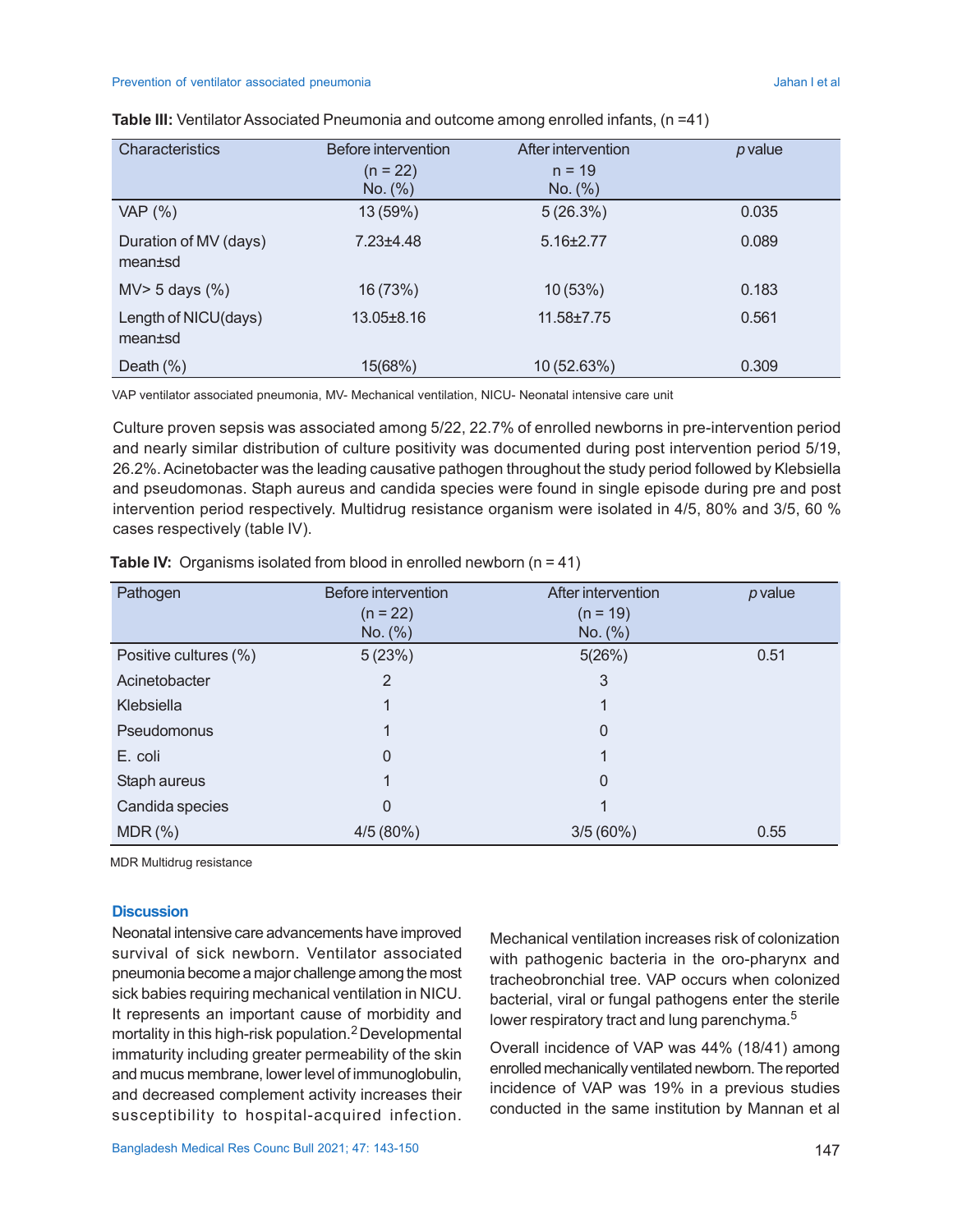during 2012 to 2014.<sup>11</sup> Nearly similar incidence (20.8%) was demonstrated by Ghosh U K et al in his prospective study done in a tertiary care NICU of Bangladesh.12 Possible explanation of these fewer incidences may be related to under reporting, under diagnosis and possibly misdiagnosed as late onset pneumonia because most of the NICU had no facility of portable X ray machine for the radiological confirmation of VAP.

Several studies have shown a reduction of VAP rate after implementation of a care bundle.<sup>5-10</sup>The efficacy of the educational program among NICU health care provider on VAP prevention care bundle may result in a greater improvement in the favorable outcome in terms of development of VAP. Educational program and VAP prevention bundle unit protocol implemented in the present work was associated with statistically significant reduction in VAP rates in the study setting. Significant reduction in VAP incidence rate was observed after implementation of VAP interventions (59% vs 26.3%, p 0.035) (table II). All preventive measures of this VAP unit protocol were derived from controlled trials or health institutes recommendations for adults, children or neonatal VAP prevention.<sup>5-10</sup> There is clear evidence that hand hygiene is the most important infection control intervention in all health care setting, but it is regarded as one of the most difficult strategy to sustain among health care providers. Gram negative organisms which colonize the ETT are frequently carried on the hands of the care-givers.13,14 Extensive hand hygiene training sessions were conducted throughout the study period, 6-steps hand washing posters were displayed on all sinks, alcohol-based hand rub solution were placed at each bedside, and in the corridor and continuous monitoring and feedback were provided to the NICU care providers to improve compliance with hand hygiene. Contamination of ventilator circuit can also facilitate pathogenesis of VAP, thus collection in the tubing should be drained away regularly to prevent aspiration.15 Center for Disease Control and Prevention (CDC) recommended for sterile reusable respiratory care equipment, sterile water in humidifier chamber, regular drainage of condensate from the breathing circuit and hand hygiene before and after contact with respiratory equipment. Changing the breathing circuit unless it is visibly soiled is not recommended by the CDC guidelines.<sup>6</sup>We followed the CDC strategies regarding ventilator care in our

bundle. The use of non-invasive measures such as nasal CPAP and nasal prong ventilation may reduce VAP rate. In time–sequenced cohort studies, reducing days of mechanical ventilation by non-invasive respiratory support decreased VAP incidence.<sup>16,17</sup> In the current study, attending physician assessed the readiness of every mechanically ventilated neonate for weaning to NCPAP on daily base, and every effort was done to wean them as soon as possible. Weaning trial note and documentation was maintained by the attending physician. Center for Disease Control and Prevention (CDC) recommended a comprehensive oral hygiene program for mechanically ventilated patient.<sup>6</sup> A meta- analysis by Pineda and colleagues showed reduction in VAP among adult patients treated by decontamination with oral chlorhexidine.<sup>18</sup> As chlorhexidine gluconate is not approved for infants less than 2 months, mouth care with normal saline and oro-pharyngeal suction were included in the care bundle. The criteria defined by Foglia and his colleagues were used throughout the present study periods to ensure uniformity of the results.<sup>9</sup>

The lack of respiratory therapists, unavailability of isolation facility for culture proven sepsis, lack of barrier nursing and relatively low nurse-to-patient ratio in the NICUs of Bangladesh may explain high rate of sepsis due to multidrug resistance organism in the present study. Moreover, systematic, rigorous hospital acquired infection surveillance on a multicenter collaborative network level by NICUs in most developed countries is a major gap between developed country and middle income country's NICU settings. Nonsignificant reduction in mean mechanical ventilation days/case were achieved (7.23±4.48 days versus 5.16 $\pm$ 2.77 days,  $p = 0.089$ ) in the study neonates in the post-intervention period, an important goal especially in premature to reduce the hazards of MV in sick population. Similarly, decline in length of NICU stay was documented in the current study but the result was not significant (13.05±8.16 versus 11.58±7.75days in pre and post intervention period respectively,  $p = 0.56$ ). Possible explanation may be the other factors and co-morbidities leading to prolonged hospital stay in these population.

The overall mortality rate showed a trend toward reduction during the post-intervention period when compared to pre-intervention counter-part, but didn't reach statistical significance. The difference in overall mortality rates between the two phases were 15/22,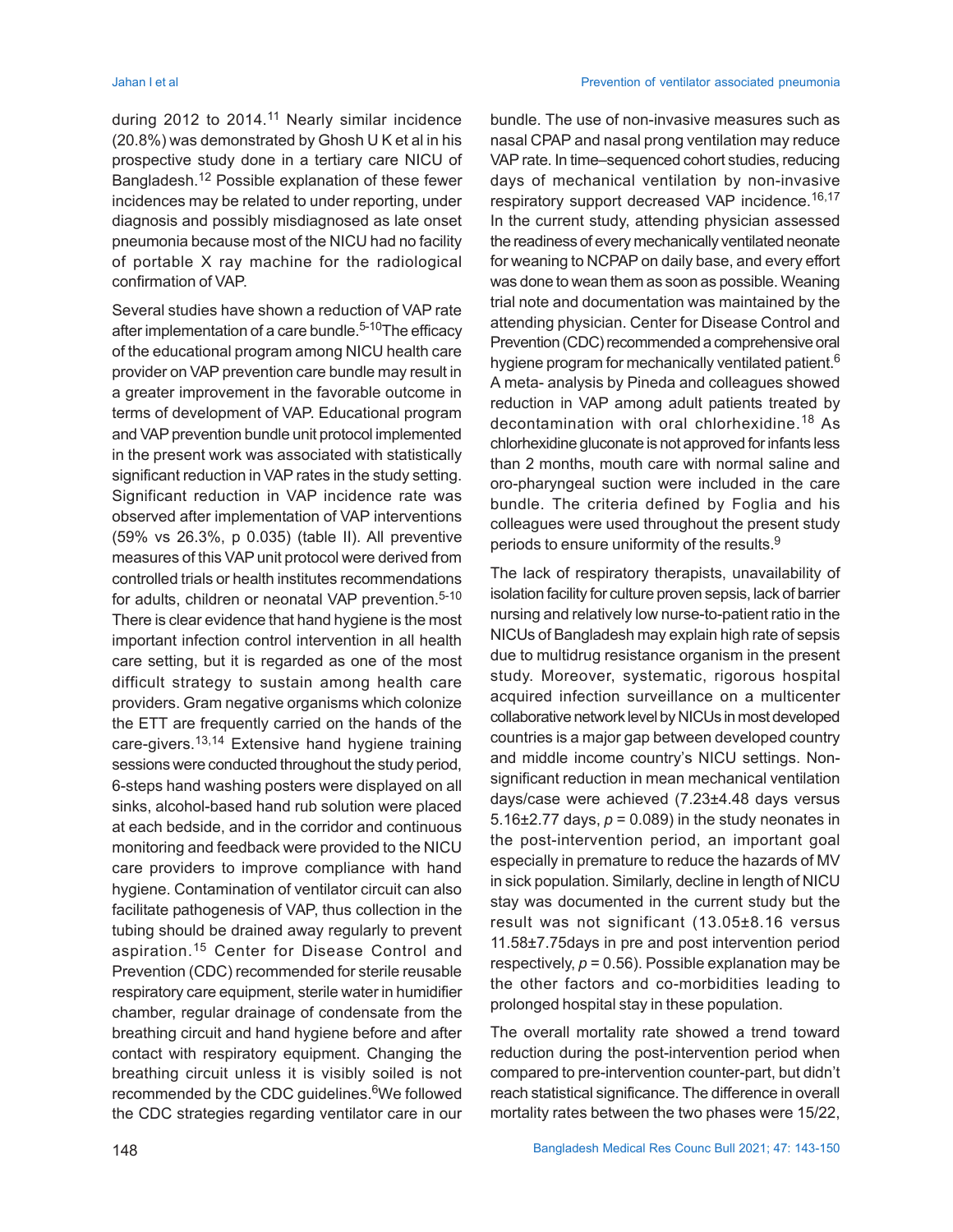68.18% and 10/19, 52.63% (*p* value 0.3) respectively (table III). As we did not match patient to detect adjusted attributable mortality, it is not possible to conclude that the reduction in mortality is attributable to the decrease in VAP rate.

Gram negative bacteria were the predominant pathogen among enrolled ventilated newborn in the current study. Similar finding was shown in Yuan and colleague work and Xie and team trial<sup>20</sup>, while *Staphylococcus aureus* and *Pseudomonus aeruginosa* were the most frequently identified pathogen in VAP in western pediatric populations.<sup>19-22</sup> Culture proven sepsis was associated among 5/22, 22.7% of enrolled newborns in the current study in pre-intervention period and similar distribution of culture positivity was documented during post intervention period 5/19, 26.2%. Acinetobacter was the leading causative pathogen throughout the study period followed by Klebsiella and pseudomonas. The difference in bacterial pattern between this study and that reported from high income countries may be due to antibiotic practice variation, difference in the NICU settings and infection control program. Awareness of local microbiological surveillance data on hospital-acquired infection can improve the selection of appropriate therapy. Even-though, the incidence of VAP was reduced with bundle implementation in our NICU, there was no significant difference in the incidence of multidrug resistant organisms. Multidrug resistance organism were isolated in 4/5, 80% and 3/5, 60% cases respectively. The small sample size and lack of simultaneous enrollment as a part of randomized controlled trial were the limitations of this study; we suggest that multicenter approaches are necessary to attain larger sample sizes and to evaluate feasibility/ cost-effectiveness. Finally, future longitudinal cohort studies are recommended to validate the current findings taking into consideration the rate or level of adherence during the program.

# **Conclusion**

Educational intervention regarding preventive measures appears to be effective reducing frequency of ventilator associated pneumonia in NICU setting. It demonstrated that an educational programme including bundle of infection control practice can reduce the occurrence of VAP during ventilation period. These educational programmes for NICU care providers can be expanded to other NICUs of the country to prevent ventilator associated pneumonia.

# **Acknowledgement**

We express sincere gratitude to Dr Md Atiqul Haque, associate professor, department of public health and informatics, Bangabandhu Sheikh Mujib Medical University (BSMMU), Dhaka for his support throughout the project work. We appreciate the residents, staff nurses of NICU for managing the enrolled newborn. We also feel grateful to the biochemistry, pathology, microbiology and transfusion medicine departments of BSMMU for their contribution in interpreting the results throughout the study period. We acknowledge mothers and the newborns who participated in this study.

*Conflict of interest:* There was no conflict of interest *Funding:* Bangladesh Medical and Research Council (BMRC) *Ethical approval:* NREC of BMRC, Dhaka *Submitted:* 20 January 2021 *Final revision received:* 23 June 2021 *Accepted:* 30 June 2021 *Published:* 01 August 2021

# **References**

1. Cernada M, Aguar M, Brugada M, Gutiérrez A, López JL, Castell M, et al. Ventilator-associated pneumonia in newborn infants diagnosed with an invasive bronchoalveolar lavage technique: a prospective observational study. Pediatr Crit Care Med J 2013; 14:55–61.

DOI: 10.1097/PCC.0b013e318253ca31.

- 2. Center for Disease Control and Prevention. Criteria for Ventilator-associated pneumonia (VAP) Available at: Center. http://www.cdc.gov/nhsn/pdf/ pscmanual/protocol-updates.pdf.
- 3. Van der Zwet WC, Kaiser AM, van Elburg RM, Berkhof J, Fetter WP, Parlevliet GA, et al. Nosocomial infections in a Dutch neonatal intensive care unit: surveillance study with definitions for infection specifically adapted for neonates. J Hosp Infect. 2005;61:300–11. DOI: 10.1016/j.jhin.2005.03.014.
- 4. Gaynes RP, Edwards JR, Jarvis WR, Culver DH, Tolson JS, Martone WJ. Nosocomial infections among neonates in highrisk nurseries in the United States. Pediatrics. 1996;98: 357–61. PMID: 8784356.